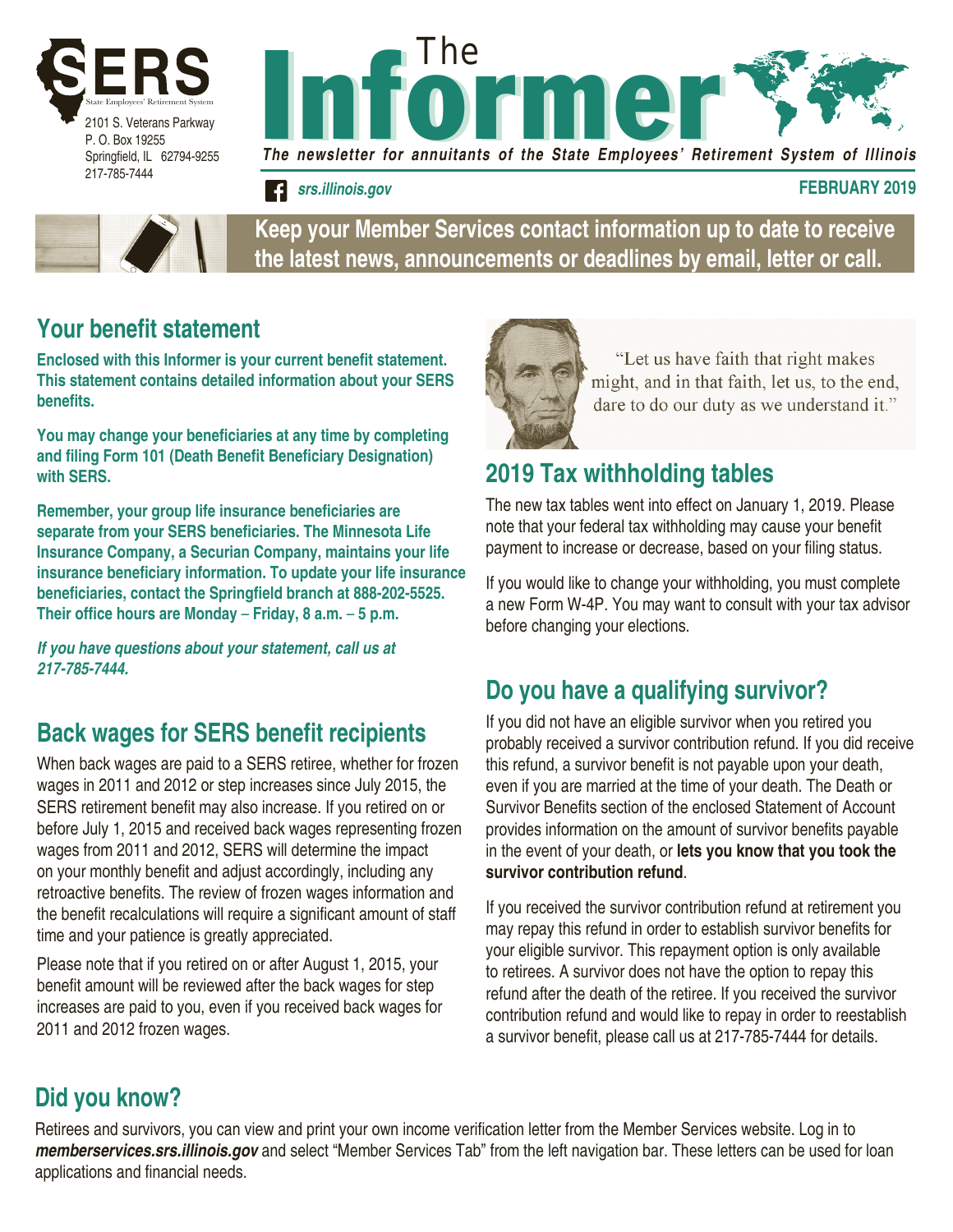

### **1099-R**

In January, the Office of the Comptroller mails IRS Form 1099-R for 2018 SERS benefit payments to all annuitants and survivors. These payments must be reported on IRS Form 1040 under the Income section (Pensions and annuities).

### **W2GI+**

If you carry non-IRS dependent(s) on your state health/ dental insurance, you should receive a Form W2GI+ from the Comptroller's office. Under federal tax law, the premium paid by the state must be added to your annual gross income if a covered dependent does not qualify as your tax dependent because it is subject to federal income tax.

The Form W2GI+ is also issued for all annuitants who carry a group term life insurance policy of \$50,000 or more through the state. Form W2GI+ information is reported on IRS Form 1040 under the Other Taxes section.

We recommend you securely view your monthly check stubs through the SRS Member Services website at *memberservices.srs.illinois.gov* to see the details of your deductions and history of transactions.

If you need to change the amount of your federal tax withholding, you can submit a new W-4P to SERS at any time. The W-4P is available at *srs.illinois.gov*, under the Forms link. *Note – SERS is unable to withhold state tax for any state other than Illinois.*

You should contact a qualified tax advisor or an IRS representative at 800-829-1040 with questions about your taxes, including withholdings.

> **Be smart about your retirement information. Come to the source.**

> > **Visit** *srs.illinois.gov* **for more information.**

## **How do other states tax your pension?**

Many annuitants move to warmer states or to places where their families live. Illinois does not tax retirement or survivor benefits, but each state has differing tax laws regarding retirement income. Visit *retirementliving.com* or check with the specific state's department of revenue for more information.

#### **States that do not tax Illinois pensions**

| Alabama              | New Hampshire |  |
|----------------------|---------------|--|
| Alaska               | South Dakota  |  |
| Florida              | Tennessee     |  |
| Hawaii               | Texas         |  |
| <b>Massachusetts</b> | Washington    |  |
| Nevada               | Wyoming       |  |
|                      |               |  |

#### **States exempting pension income entirely for qualified individuals**

| <b>Illinois</b>    | Pennsylvania |
|--------------------|--------------|
| <b>Mississippi</b> |              |

#### **States that exempt or provide a credit for a portion of pension income**

| Arkansas  | Montana           |
|-----------|-------------------|
| Colorado  | New Jersey        |
| Delaware  | <b>New Mexico</b> |
| Georgia   | New York          |
| Idaho     | Ohio              |
| lowa      | Oklahoma          |
| Kentucky  | Oregon            |
| Louisiana | South Carolina    |
| Maine     | Utah              |
| Michigan  | Virginia          |
| Missouri  | West Virginia     |

#### **States where Illinois pensions are taxed**

| *Arizona    | Minnesota      |
|-------------|----------------|
| California  | Nebraska       |
| Connecticut | North Carolina |
| D.C.        | North Dakota   |
| Indiana     | Rhode Island   |
| Kansas      | Vermont        |
| Maryland    | Wisconsin      |
|             |                |

*\*Out of state pensions are taxed; other types of retirement income are exempt.*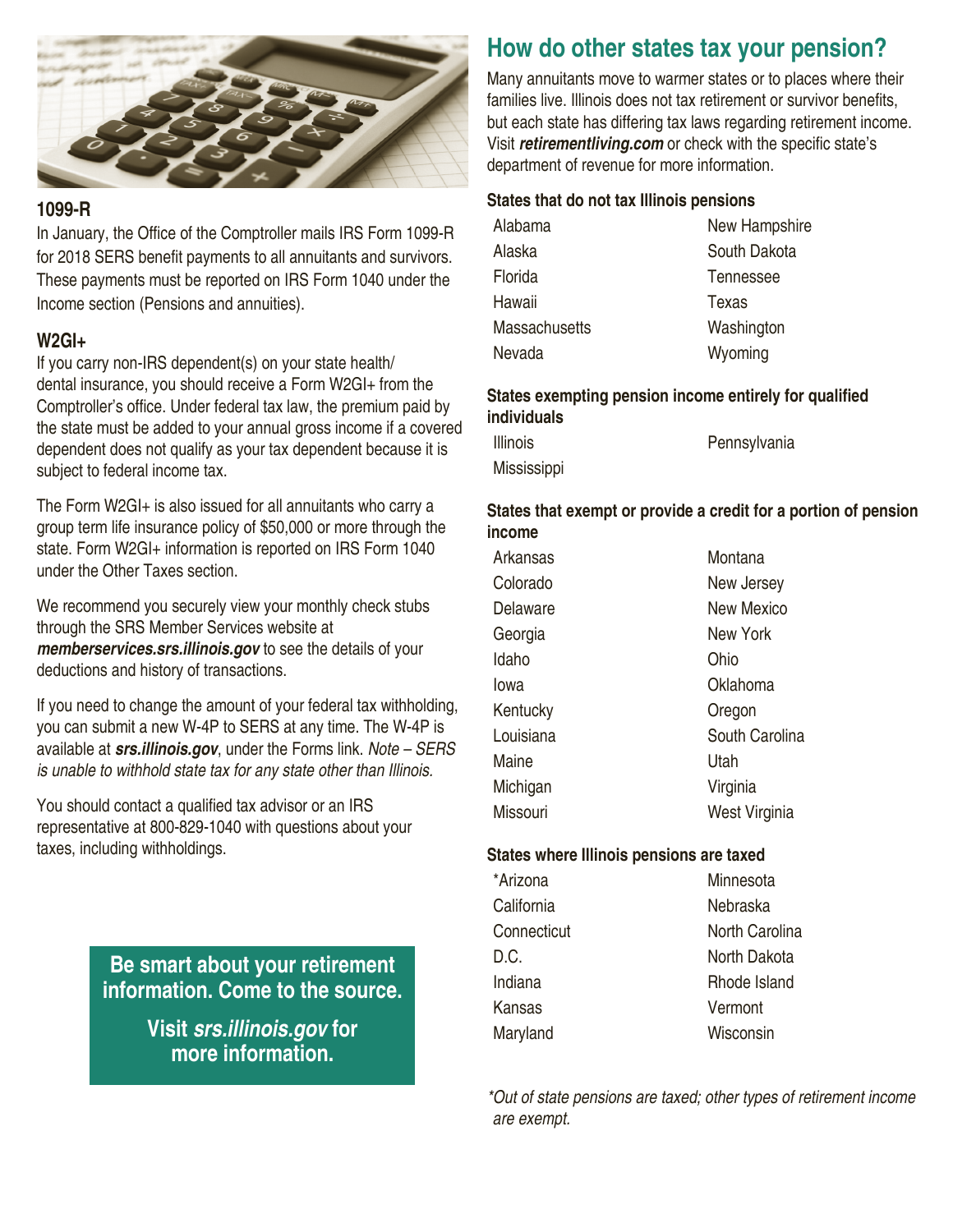

### **Visit us online**

Did you know you could access a copy of all publications on our website? This includes the newsletters, handbooks and brochures. You can also find helpful information regarding your insurance, any news about upcoming legislation, survivor benefit information and much more. Check us out at *srs.illinois.gov*.

# **Do you feel protected against cyber crimes?**

Whether you're a person who adopts technology easily, or you're a new(er) user, we can all benefit from brushing up on our knowledge of how to protect ourselves from online scams, cyber attacks and more. Home Instead Senior Care's *Protect Seniors Online* is a great resource to help with those topics and more. Don't let the name fool you; internet users of all ages could benefit from this information.

Visit *protectseniorsonline.com/resources* to find more information, including a quiz to see how likely you are to spot a scam.

# **Returning to employment after retirement**

If you return to state employment on a contractual basis, or to the private sector, your SERS retirement benefit is not affected. However, if you return to state employment after retirement, you must notify the SERS Pension Section immediately.

## **SERS employee retirements**

Please join us in congratulating the following SERS' employees who have retired:

**Janice Weathers**, *Refunds/QILDRO* Retired 4/1/18

**Kevin Rademacher**, *Information Technology* Retired 5/1/18

**Barbara Baird**, Chicago office Retired 6/1/18

**Kelley Gray**, *Personnel* Retired 10/1/18

**Kathy Yemm**, *Claims* Retired 11/1/18

**Charles Ketchum**, *Service* Retired 1/1/19

*Check out our Member Services website memberservices.srs.illinois.gov*



## **Moved recently? Update your address.**

Updating your address is easy. Fill out the Change of Information Form 501 and mail it to us or email it to *sers@srs.illinois.gov*.

You can find Form 501 on our website under the Forms link or on the Member Services website.